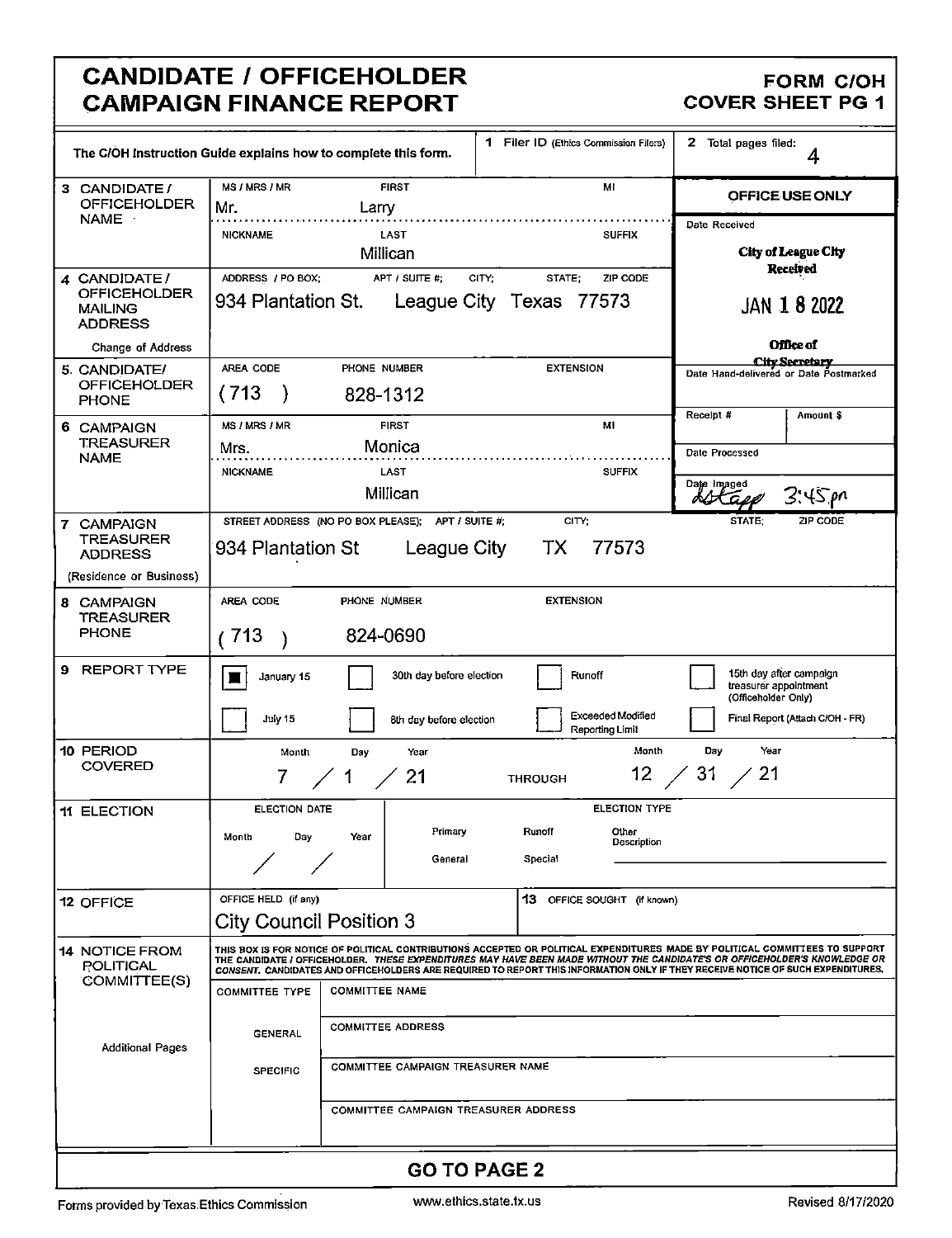## **CANDIDATE / OFFICEHOLDER CAMPAIGN FINANCE REPORT**

### **FORM C/OH** COVER SHEET PG 2

| 16 Filer ID (Ethics Commission Filers)                                                                                      |
|-----------------------------------------------------------------------------------------------------------------------------|
| TOTAL UNITEMIZED POLITICAL CONTRIBUTIONS (OTHER THAN<br>\$<br>0.00                                                          |
| $$\mathbb{S}$$<br>0.00<br>(OTHER THAN PLEDGES, LOANS, OR GUARANTEES OF LOANS)                                               |
| \$<br>0.00                                                                                                                  |
| 0.00<br>S                                                                                                                   |
| TOTAL POLITICAL CONTRIBUTIONS MAINTAINED AS OF THE LAST DAY<br>14,353.38<br>\$                                              |
| TOTAL PRINCIPAL AMOUNT OF ALL OUTSTANDING LOANS AS OF THE<br>\$25,000.00                                                    |
| Please complete either option below:                                                                                        |
| Signature of Candidate or Officeholder                                                                                      |
|                                                                                                                             |
|                                                                                                                             |
| this the $14th$ day of Johnson                                                                                              |
| Vorm                                                                                                                        |
| Title of officer administering oath                                                                                         |
|                                                                                                                             |
|                                                                                                                             |
| (city)<br>(state) (zip code)<br>(country)                                                                                   |
|                                                                                                                             |
| Signature of Candidate/Officeholder (Declarant)                                                                             |
| I swear, or affirm, under penalty of perjury, that the accompanying report is true and correct and includes all information |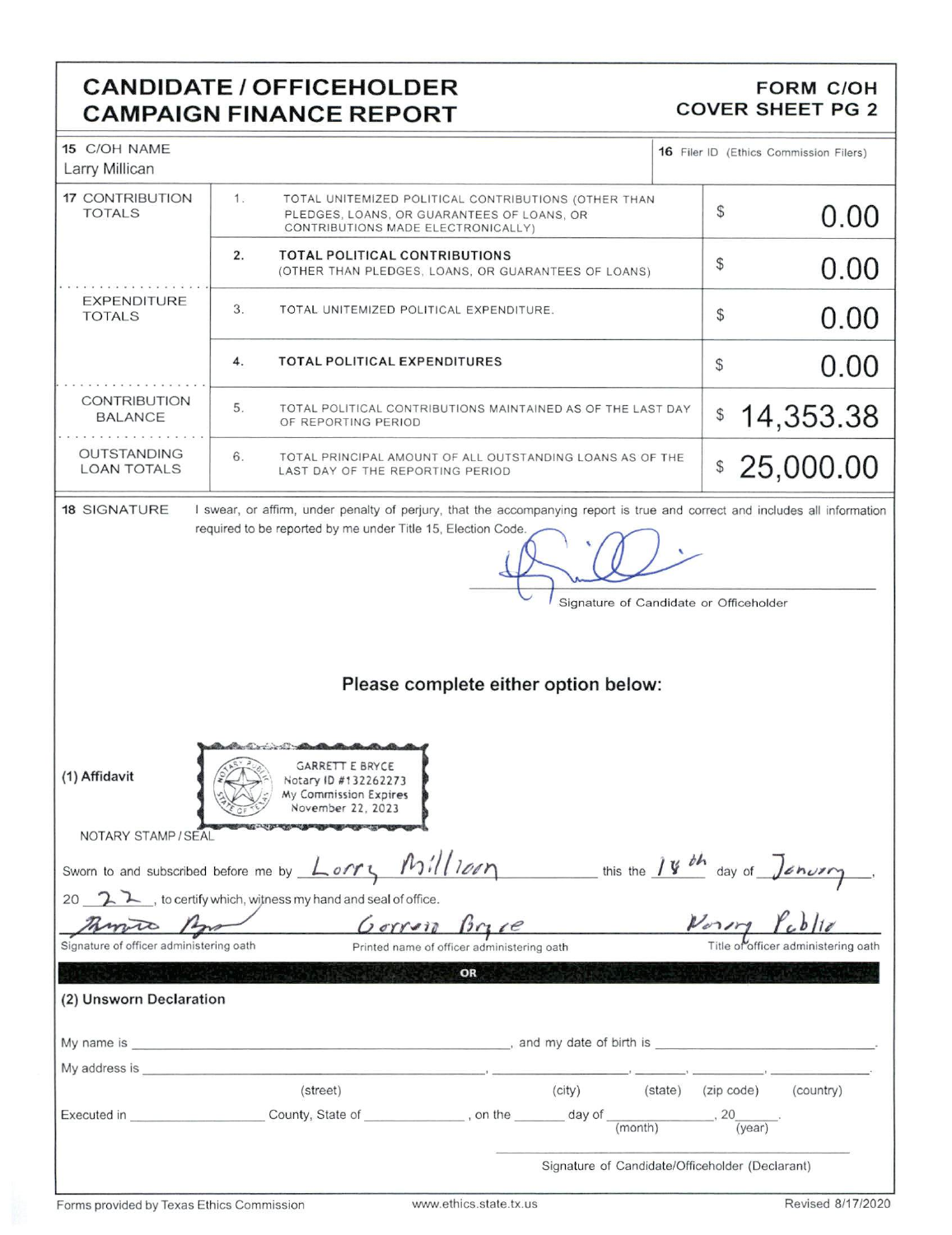## SUBTOTALS - C/OH

### **FORM C/OH** COVER SHEET PG 3

| FILER NAME<br>19.<br>Larry Millican                                                |                                                                                              | Filer ID (Ethics Commission Filers)<br>20 |                                  |      |
|------------------------------------------------------------------------------------|----------------------------------------------------------------------------------------------|-------------------------------------------|----------------------------------|------|
| 21 SCHEDULE SUBTOTALS<br>NAME OF SCHEDULE                                          |                                                                                              |                                           | <b>SUBTOTAL</b><br><b>AMOUNT</b> |      |
| 1.<br>SCHEDULE A1: MONETARY POLITICAL CONTRIBUTIONS                                |                                                                                              |                                           | \$                               | 0.00 |
| 2.<br>SCHEDULE A2: NON-MONETARY (IN-KIND) POLITICAL CONTRIBUTIONS                  |                                                                                              |                                           | \$                               | 0.00 |
| 3.<br>SCHEDULE B: PLEDGED CONTRIBUTIONS                                            |                                                                                              |                                           | \$                               | 0.00 |
| 4.                                                                                 | <b>SCHEDULE E: LOANS</b>                                                                     |                                           |                                  | 0.00 |
| 5.<br>SCHEDULE F1: POLITICAL EXPENDITURES MADE FROM POLITICAL CONTRIBUTIONS        |                                                                                              |                                           | \$                               | 0.00 |
| 6.<br>SCHEDULE F2: UNPAID INCURRED OBLIGATIONS                                     |                                                                                              |                                           | \$                               | 0.00 |
| 7.<br>SCHEDULE F3: PURCHASE OF INVESTMENTS MADE FROM POLITICAL CONTRIBUTIONS       |                                                                                              |                                           | \$                               | 0.00 |
| 8.<br>SCHEDULE F4: EXPENDITURES MADE BY CREDIT CARD                                |                                                                                              |                                           | \$                               | 0.00 |
| 9.                                                                                 | SCHEDULE G: POLITICAL EXPENDITURES MADE FROM PERSONAL FUNDS                                  |                                           |                                  | 0,00 |
| 10.<br>SCHEDULE H: PAYMENT MADE FROM POLITICAL CONTRIBUTIONS TO A BUSINESS OF C/OH |                                                                                              |                                           | S                                | 0.00 |
| 11.                                                                                | SCHEDULE I: NON-POLITICAL EXPENDITURES MADE FROM POLITICAL CONTRIBUTIONS                     |                                           |                                  | 0.00 |
| 12.                                                                                | SCHEDULE K: INTEREST, CREDITS, GAINS, REFUNDS, AND CONTRIBUTIONS RETURNED<br><b>TO FILER</b> |                                           |                                  | 0.71 |
|                                                                                    |                                                                                              |                                           |                                  |      |

 $\frac{1}{2}$ 

 $\frac{1}{4}$